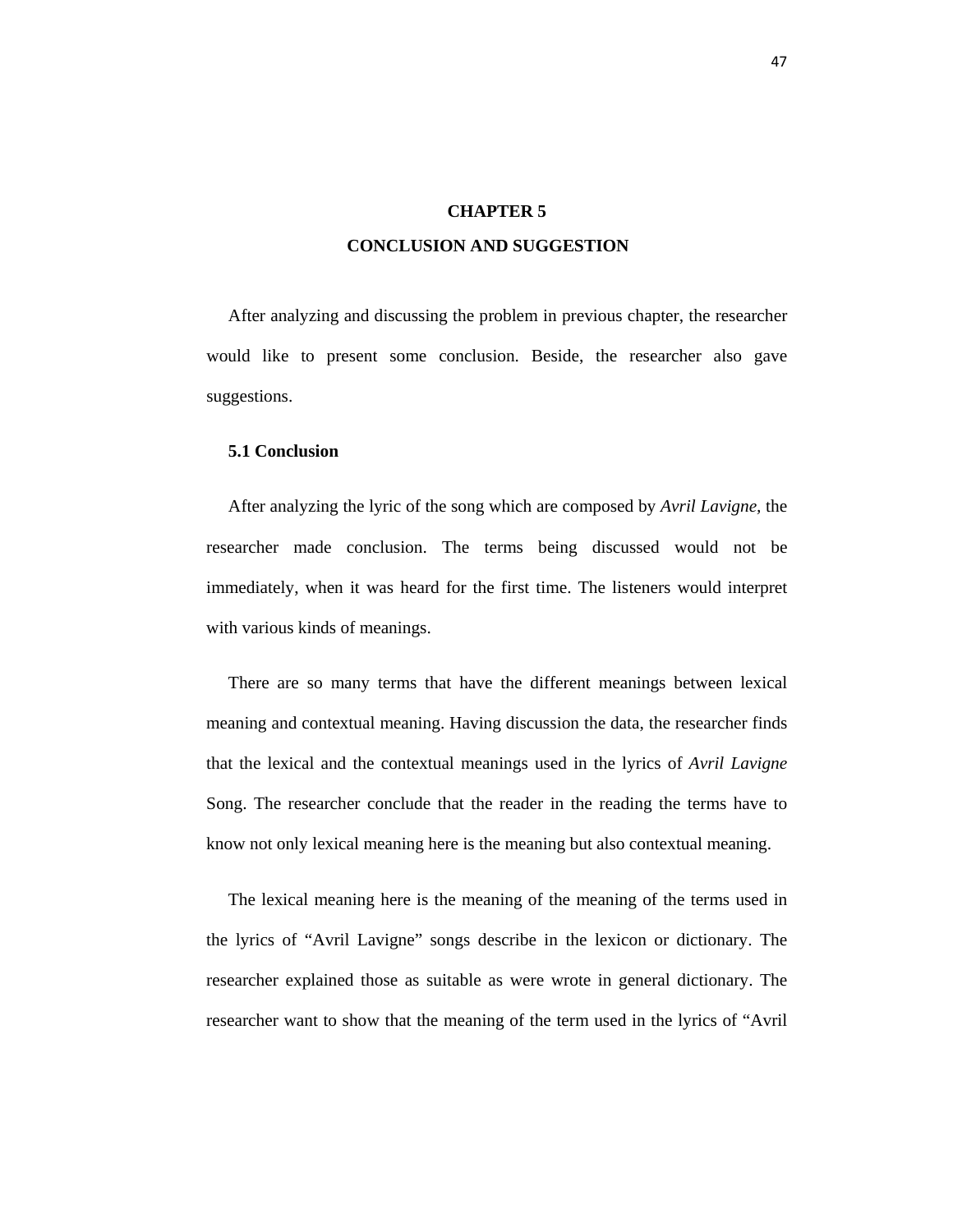Lavigne" songs from the lexicon or general dictionary is fairly different from the meaning in the context.

 It is different from the lexical meaning. The contextual meaning is the terms explained the actual meaning according to the situation in which they were used. In this case, the situation meant above is terms in the lyrics of "Avril Lavigne". Thus, in this discussion is interesting event unique to be learned in order to avoid misunderstanding and misinterpreting.

 The researcher could be discussion that the lyrics of the song "Avril Lavigne" told about the smallest story. After the researcher find out the lexical meaning and contextual meaning, the researcher give a short story about this song. Because, not all people only known about the lexical and contextual meaning but also they are known about the short story. Besides that, the researcher gives to know about the theme of this song. Theme of romance in a song today while demand among the young. So, in this research, the researchers chose the theme of romance. Because of the researchers felt that the current youth was more interested in this theme.

## **5.2 Suggestion**

In the significant of the research and the result of the research, the researcher proposes some suggestion. The researcher expect that this research is useful for the further researcher especially the young researchers of English department at State Islamic University *Sunan Ampel Surabaya*. It was important for further researcher to conduct their research not only limited on two kinds of discussion but also expands deeply the analysis about semantics.